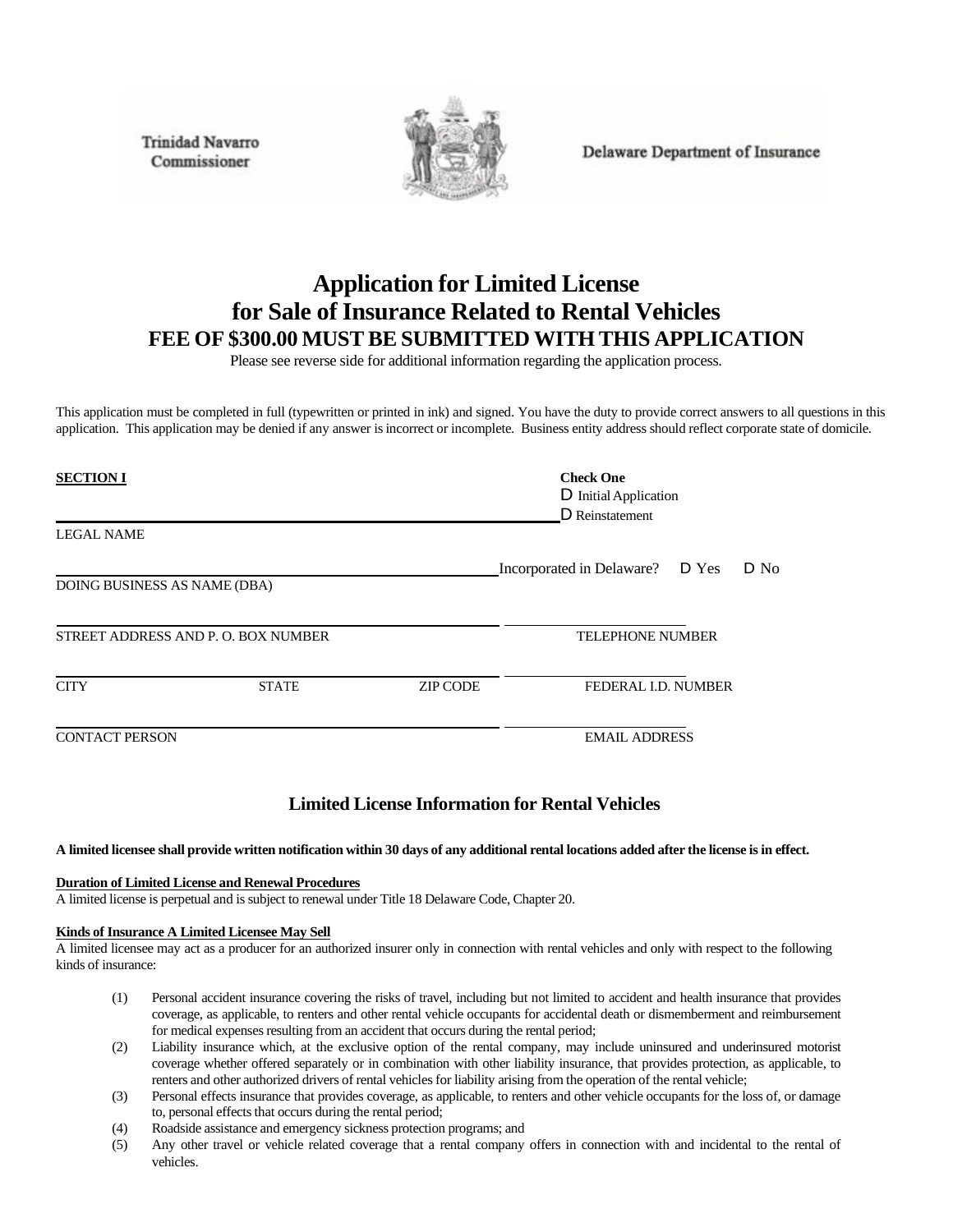| Please read the following very carefully and answer every question:                                                                                                                                                                                                                                                                                                                                                                                                                                                                                                                                                               |                              |
|-----------------------------------------------------------------------------------------------------------------------------------------------------------------------------------------------------------------------------------------------------------------------------------------------------------------------------------------------------------------------------------------------------------------------------------------------------------------------------------------------------------------------------------------------------------------------------------------------------------------------------------|------------------------------|
| 1. Has the business entity or any owner, partner, officer or director ever been convicted of, or is the business<br>entity or any owner, partner, officer or director currently charged with, committing a crime, whether or not<br>adjudication was withheld?                                                                                                                                                                                                                                                                                                                                                                    | N <sub>0</sub><br>Yes        |
| "Crime" includes a misdemeanor, felony or a military offense. You may exclude misdemeanor traffic citations<br>and juvenile offenses. "Convicted" includes, but is not limited to, having been found guilty by verdict of a<br>judge or jury, having entered a plea of guilty or nolo contendre, or having been given probation, a suspended<br>sentence or a fine.                                                                                                                                                                                                                                                               |                              |
| If you answer yes, you must attach to this application:<br>a) a written statement explaining the circumstances of each incident,<br>b) a copy of the charging document, and<br>c) a copy of the official document which demonstrates the resolution of the charges or any final judgment.                                                                                                                                                                                                                                                                                                                                         |                              |
| 2. Has the business entity or any owner, partner, officer or director ever been involved in an administrative<br>proceeding regarding any professional or occupational license?                                                                                                                                                                                                                                                                                                                                                                                                                                                   | <b>Yes</b><br>N <sub>0</sub> |
| "Involved" means having a license censured, suspended, revoked, canceled, terminated; or, being assessed a<br>fine, placed on probation or surrendering a license to resolve an administrative action. "Involved" also means<br>being named as a party to an administrative or arbitration proceeding which is related to a professional or<br>occupational license. "Involved" also means having a license application denied or the act of withdrawing an<br>application to avoid a denial. You may exclude terminations due solely to noncompliance with continuing<br>education requirements or failure to pay a renewal fee. |                              |
| If you answer yes, you must attach to this application:<br>a) a written statement identifying the type of license and explaining the circumstances of each incident,<br>b) a copy of the Notice of Hearing or other document that states the charges and allegations, and<br>c) a copy of the official document which demonstrates the resolution of the charges or any final judgment.                                                                                                                                                                                                                                           |                              |
| 3. Has any demand been made or judgment rendered against the business entity or any owner, partner, officer or<br>director for overdue monies by an insurer, insured or producer, or have you ever been subject to a bankruptcy<br>proceeding?                                                                                                                                                                                                                                                                                                                                                                                    | Yes<br>N <sub>0</sub>        |
| If you answer yes, submit a statement summarizing the details of the indebtedness and arrangements for<br>repayment.                                                                                                                                                                                                                                                                                                                                                                                                                                                                                                              |                              |
| 4. Has the business entity or any owner, partner, officer or director ever been notified by any jurisdiction to<br>which you are applying of any delinquent tax obligation that is not the subject of a repayment agreement?                                                                                                                                                                                                                                                                                                                                                                                                      | $Yes$ No                     |
| If you answer yes, identify the jurisdiction(s): ________________________________                                                                                                                                                                                                                                                                                                                                                                                                                                                                                                                                                 |                              |
| 5. Is the business entity or any owner, partner, officer or director a party to, or ever been found liable in any<br>lawsuit or arbitration proceeding involving allegations of fraud, misappropriation or conversion of funds,<br>misrepresentation or breach of fiduciary duty?                                                                                                                                                                                                                                                                                                                                                 | Yes<br>No.                   |
| If you answer yes, you must attach to this application:<br>a) a written statement summarizing the details of each incident,<br>b) a copy of the Petition, Complaint or other document that commenced the lawsuit or arbitration, and<br>c) a copy of the official document which demonstrates the resolution of the charges or any final judgment.                                                                                                                                                                                                                                                                                |                              |
| 6. Has the business entity or any owner, partner, officer or director ever had an insurance agency contract or any<br>other business relationship with an insurance company terminated for any alleged misconduct?                                                                                                                                                                                                                                                                                                                                                                                                                | Yes No                       |
| If you answer yes, you must attach to this application:<br>a) a written statement summarizing the details of each incident and explaining why you feel this incident should<br>not prevent you from receiving an insurance license, and<br>b) copies of all relevant documents.                                                                                                                                                                                                                                                                                                                                                   |                              |